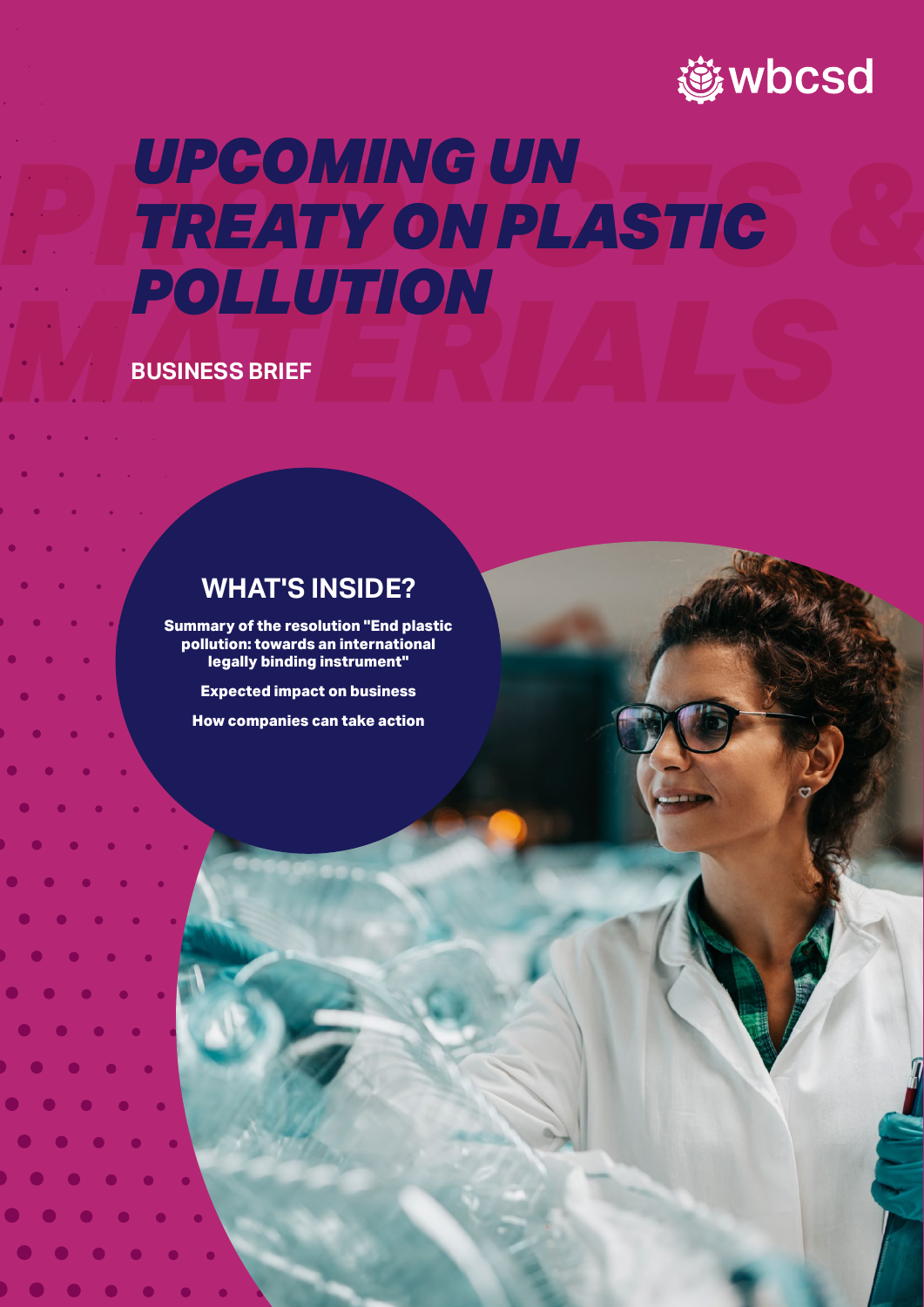### *Introduction*

**On 2 March 2022, at the resumed fifth session of the United Nations Environment Assembly (UNEA-5.2), member states adopted a resolution: [End plastic pollution: towards an international legally binding instrument](https://wedocs.unep.org/bitstream/handle/20.500.11822/38522/k2200647_-_unep-ea-5-l-23-rev-1_-_advance.pdf?sequence=1&isAllowed=y). This resolution requests that the the UNEP Executive Director convenes an Intergovernmental Negotiating Committee (INC) to develop a legally binding instrument on plastic pollution, including in the marine environment. This summary suggests three key areas where business can take action in the context of this new resolution.**

The current policy landscape around plastic pollution is very diverse, making it complex for multinational companies to navigate the regulatory frameworks and comply with the different rules (e.g., different definitions and product standards, certification, labeling, producer responsibility, waste management legislation etc.). This resolution presents an opportunity to develop a consistent and enabling regulatory framework that supports companies' commitments, strategies and investments toward a circular economy for plastics.

Negotiations will start in the second half of 2022, with the ambition of completing the work by the end of 2024. UNEP Executive Director, Inger Andersen, said that a UN Treaty on plastic pollution would be the "most significant environmental decision since Paris."

The challenge is significant as 300 million tons of plastic waste are produced every year, almost the entire weight of the human population.

Only 9% of today's plastic waste is recycled, and 11 million tons of plastics end up in the ocean every year; that is one garbage truck of plastic dumped into our oceans every minute.

Considering the global treaty will address the plastic life cycle (including microplastics), the measures countries will negotiate will impact companies that produce plastic, use plastic, manage plastic waste and recycle plastic — to ensure plastic waste stays out of the environment.

**Specifically, there are three key areas where businesses can contribute to ending plastic pollution:** 

- **• Take part in the negotiations** WBCSD is building a dedicated working group that will serve as a discussion platform for policymakers and companies to road-test proposed measures and analyze data gaps.
- **• Measure, report and disclose** This includes collaborating with policymakers to introduce a mechanism to report and disclose companies' data, contributions and progress on plastics sustainability and circularity.
- **• Ensure packaging sustainability** Companies must reduce the environmental impact of packaging. WBCSD's SPHERE framework can help companies make informed decisions and choose the most sustainable packaging for their needs.

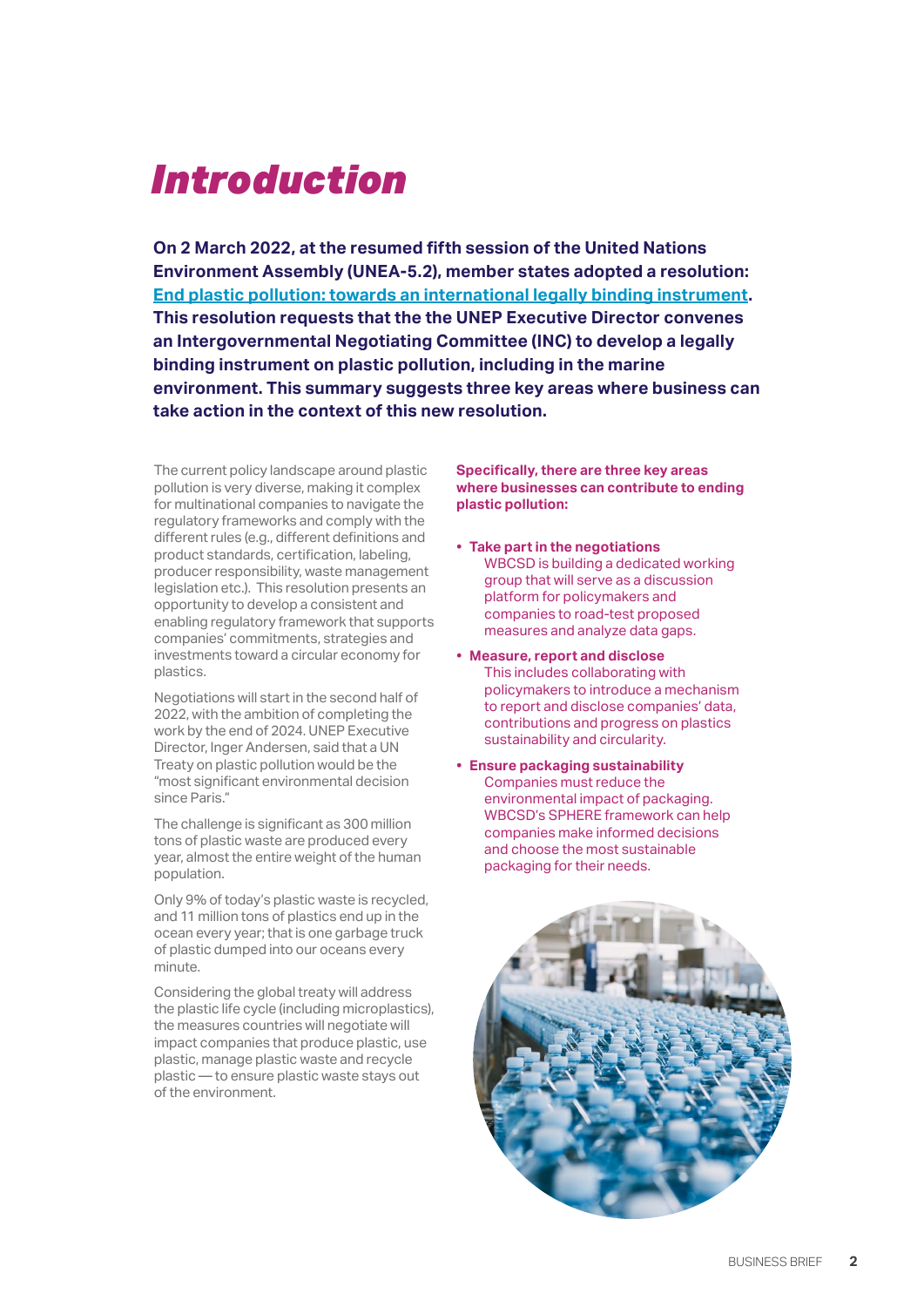### *Summary of the resolution*

**The UN Treaty will align countries under a common goal and approach to end plastic pollution. It will include binding and voluntary approaches and address the full life cycle of plastics taking into account national circumstances and capabilities.** 

The implementation of the agreement will affect companies along the entire plastics value chain as the INC will discuss measures, rules, standards and requirements for all stages in the plastics life cycle. This includes questions related to the reduction of problematic and avoidable plastic products; design of essential plastic products; technical requirements for recycling and waste management; and sustainable plastic waste management (reuse, repair, recycling) etc.

The INC will also define the nature of the global agreement, for example, encompassing globally harmonized standards versus what should be left at the discretion of the national level. There will be specific obligations for countries that will trickle down from the global to the national and corporate level – starting with the development of national action plans and reporting.

The resolution also requests that the Executive Director convenes a pre-INC meeting during the first half of 2022 (potentially in May) to prepare the work; stresses the need to ensure broad participation with all relevant stakeholders, including business; and asks the Executive Director to convene a forum (in the second half of 2022) to exchange information and activities related to plastic pollution.

| PROVISIONS TO INCLUDE IN THE GLOBAL INSTRUMENT                                                                                                                                                                                                                                                                                                                                                                                                                                                                                                                                                                                                                                                                                                                                                                                                                                                                                                                                              | OTHER ELEMENTS FOR THE INC TO CONSIDER IN ITS<br><b>DELIBERATIONS</b>                                                                                                                                                                                                                                                                                                                                                                                                                                                                                                                                                                                                                                                                                                          |
|---------------------------------------------------------------------------------------------------------------------------------------------------------------------------------------------------------------------------------------------------------------------------------------------------------------------------------------------------------------------------------------------------------------------------------------------------------------------------------------------------------------------------------------------------------------------------------------------------------------------------------------------------------------------------------------------------------------------------------------------------------------------------------------------------------------------------------------------------------------------------------------------------------------------------------------------------------------------------------------------|--------------------------------------------------------------------------------------------------------------------------------------------------------------------------------------------------------------------------------------------------------------------------------------------------------------------------------------------------------------------------------------------------------------------------------------------------------------------------------------------------------------------------------------------------------------------------------------------------------------------------------------------------------------------------------------------------------------------------------------------------------------------------------|
| Objectives of the instrument<br>$\bullet$<br>Promotion of sustainable production and<br>$\bullet$<br>consumption of plastics, including product design,<br>and environmentally sound waste management<br>thorough resource efficiency and circular economy<br>approaches<br>Development, implementation, updating of national<br>$\bullet$<br>action plans reflecting country-driven approaches<br>National reporting<br>$\bullet$<br>Progress assessment<br>٠<br>Provision of scientific and socio-economic<br>assessments<br>Encouragement of action by all stakeholders,<br>$\bullet$<br>including the private sector<br>Initiation of a multi-stakeholder action agenda<br>$\bullet$<br>Specification of arrangements for capacity building<br>$\bullet$<br>and technical assistance, technology transfer, and<br>financial assistance<br>Promotion of research and development of<br>$\bullet$<br>sustainable, affordable, innovative, and cost-<br>effective approaches<br>Compliance | Obligations, measures, and voluntary approaches<br>$\bullet$<br>in supporting the achievements of the objectives of<br>the instrument<br>Need for financial mechanisms with option for a<br>$\bullet$<br>dedicated multilateral fund<br>Flexibility that some provisions could allow countries<br>$\bullet$<br>discretion in implementation of their commitments<br>taking into account the national circumstances<br>Lessons learned from informal and cooperative<br>$\bullet$<br>sectors<br>The possibility of a mechanism to provide policy-<br>$\bullet$<br>relevant scientific and socio-economic information<br>and assessment related to plastic pollution<br>Any other aspects that the intergovernmental<br>$\bullet$<br>negotiating committee may consider relevant |

Table: Provisions and considerations for the INC during the negotiations over the next two years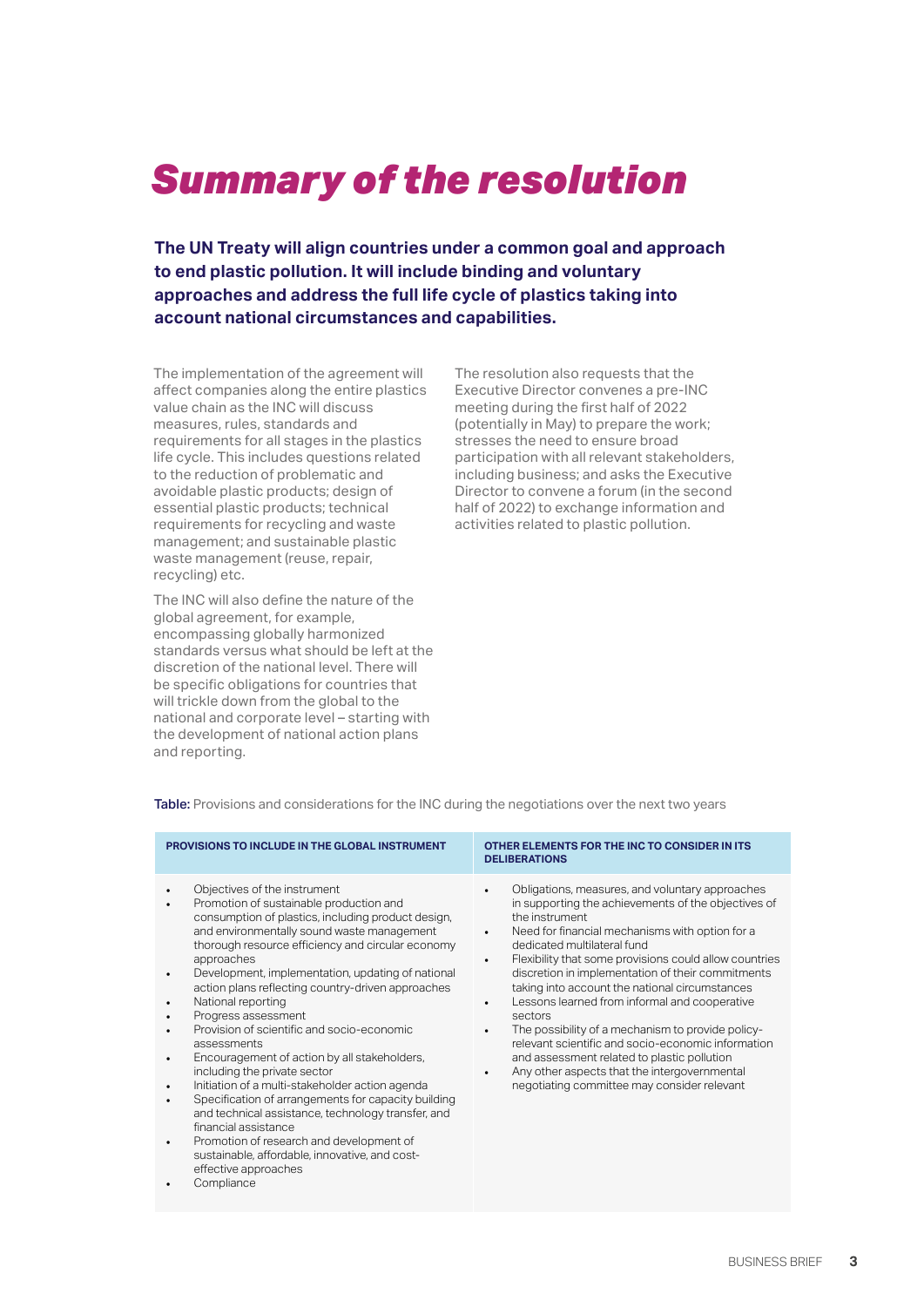## *How business can take action*

#### **CONTRIBUTE TO THE NEGOTIATIONS**

Just over two years to negotiate on such a complex issue is a very short length of time. The engagement of the private sector in the negotiations is therefore key to ensure that the proposed measures are adequate across the plastics value chain, ensure future implementation, drive innovation and encourage investment in sustainable solutions, business models and technologies. The negotiations provide an opportunity to mobilize the business community and WBCSD is committed to offer a platform for discussions between policymakers and companies to road-test proposed measures and analyze data gaps. WBCSD members can join our dedicated working group to have their voices heard. This working group will also liaise with WBCSD partners such as the Alliance to End Plastic Waste, WWF, EMF, Business for Nature and other initiatives.

#### **MEASURE, REPORT, DISCLOSE**

A new global agreement also offers an opportunity for collaboration between business and policymakers to introduce a mechanism to report and disclose companies' data, contribution and progress. An agreed set of measurement and reporting metrics should be applied consistently across geographies and industries—from the national to the corporate scale with indicators, calculation methods and terminology across the plastics value chain, in order to develop standardized baselines, measurement and reporting.

WBCSD anticipates an active role for the private sector to support the national efforts in reaching the goals the new global agreement will set. As part of its [Sustainable Plastics and Packaging Value](https://www.wbcsd.org/Programs/Circular-Economy/Sustainable-Plastics-and-Packaging-Value-Chains)  [Chains project](https://www.wbcsd.org/Programs/Circular-Economy/Sustainable-Plastics-and-Packaging-Value-Chains), WBCSD is keen to support the development of a new global framework based on corporate ambition, targets and progress regarding plastics sustainability and circularity.

#### **ENSURE PACKAGING SUSTAINABILITY**

Around 40% of the global plastics produced is for packaging application. Together with other single-use plastic items, this is what is most littered and visible on our beaches, in rivers and oceans. Companies are beginning to ensure their packaging is sustainable and does not end up in the environment – moving from one packaging material to another. But are we all aligned on the definition of packaging sustainability?

Since the start of our Sustainable Plastics and Packaging Value Chains project in early 2021, our members have defined sustainability in packaging as "maximum circularity and minimum environmental footprint, while avoiding the presence of harmful substances." We have established core principles behind packaging sustainability and we will be shortly releasing our 'SPHERE' framework - Sustainability in Packaging Holistic Evaluation for Decision-Making. SPHERE offers a unique approach for decision-making to choose the most sustainable option for the specific packaging need and delivery system at hand, helping companies to reduce their packaging environmental impact.